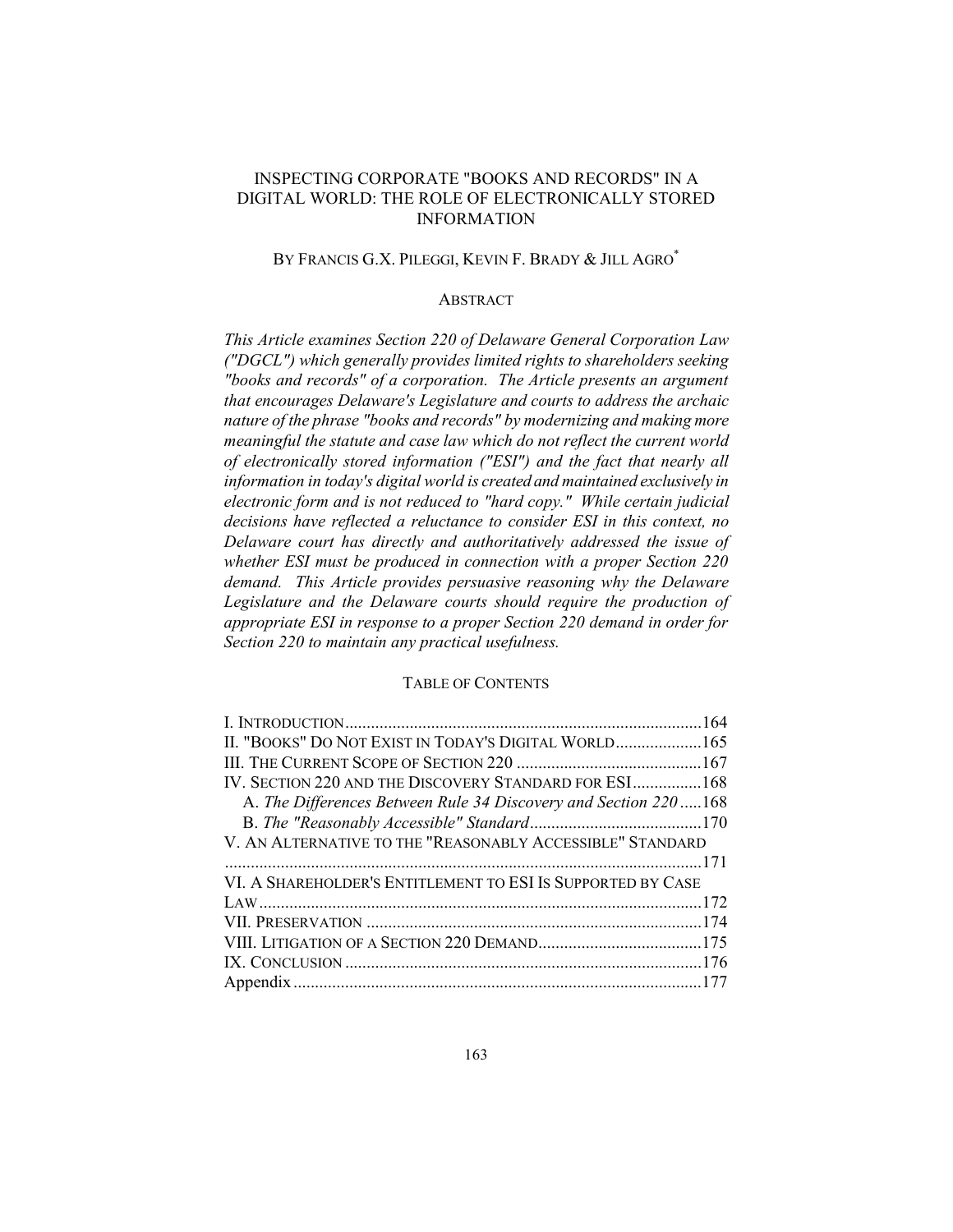#### I. INTRODUCTION

Delaware's shareholder inspection statute, Section 220 of the Delaware General Corporation Law ("Section 220"),<sup>1</sup> once classified by the Delaware Supreme Court as an under-utilized information-gathering tool,<sup>2</sup> has evolved into a common device for shareholders to obtain corporate documents.<sup>3</sup> The scope and current pre-trial value of a Section 220 demand (also called a "books-and-records demand") to the litigation process in today's digital world, however, is uncertain. Some sections of the Delaware General Corporation Law ("DGCL"), including Section 220, have not enjoyed the same modernization as rules governing the use of electronically stored information ("ESI") in the discovery process.<sup>4</sup>

While discovery requests, in theory, could entitle the seeker to every form of ESI, shareholders making a books-and-records demand pursuant to Section 220 must rely on a statute that merely refers to "books and records"—an archaic term of art that, without an amendment to the statute or new case law, could cause Section 220 to become obsolete or ineffective.

The current ambiguity surrounding the scope of books-and-records demands might prevent shareholders from properly obtaining precisely what they need: information. Books and records contain information. But, the phrase "books and records," much like a "manila folder," refers to the

<sup>\*</sup>Francis G.X. Pileggi, Esquire created and maintains the Delaware Corporate and Commercial Litigation Blog at www.delawarelitigation.com. He is the member-in-charge of the Delaware office of Eckert Seamans Cherin & Mellott, LLC. Kevin F. Brady, Esquire is a litigation member and Jill Agro, Esquire is an associate in the Delaware office of Eckert Seamans Cherin & Mellott. LLC.

Section 220 reads in pertinent part:

Any stockholder, in person or by attorney or other agent, shall, upon written demand under oath stating the purpose thereof, have the right during the usual hours for business to inspect for any proper purpose, and to make copies and extracts from: (1) The corporation's stock ledger, a list of its stockholders, and its other books and records; and (2) A subsidiary's books and records . . . .

DEL. CODE ANN. tit. 8, § 220(b) (2006).

 $2$ See Rales v. Blasband, 634 A.2d 927, 935 n.10 (Del. 1993) ("Surprisingly, little use has been made of section 220 as an information-gathering tool . . . . "). DEL. CODE ANN. tit. 8, § 220(b)  $(2006).$ 

<sup>&</sup>lt;sup>3</sup>See, e.g., King v. VeriFone Holdings, Inc., 12 A.3d 1140, 1145 (Del. 2011) ("Delaware courts have strongly encouraged stockholder-plaintiffs to utilize Section 220 before filing a derivative action, in order to satisfy the heightened demand futility pleading requirements of Court of Chancery Rule 23.1.").

<sup>&</sup>lt;sup>4</sup>See David F. Levi, Judicial Conference of the U.S., Summary of Proposed Amendments to the Federal Rules, (Sept. 30, 2005), http://www.uscourts.gov/uscourts/RulesAndPolicies/ rules/supct1105/Summary Proposed Amendments.pdf; see also FED. R. CIV. P. 26(b)(2)(B) (updating federal discovery rules to encompass electronically stored information in the 2006 amendments); FED. R. CIV. P.34 $(b)(1)(C)$ .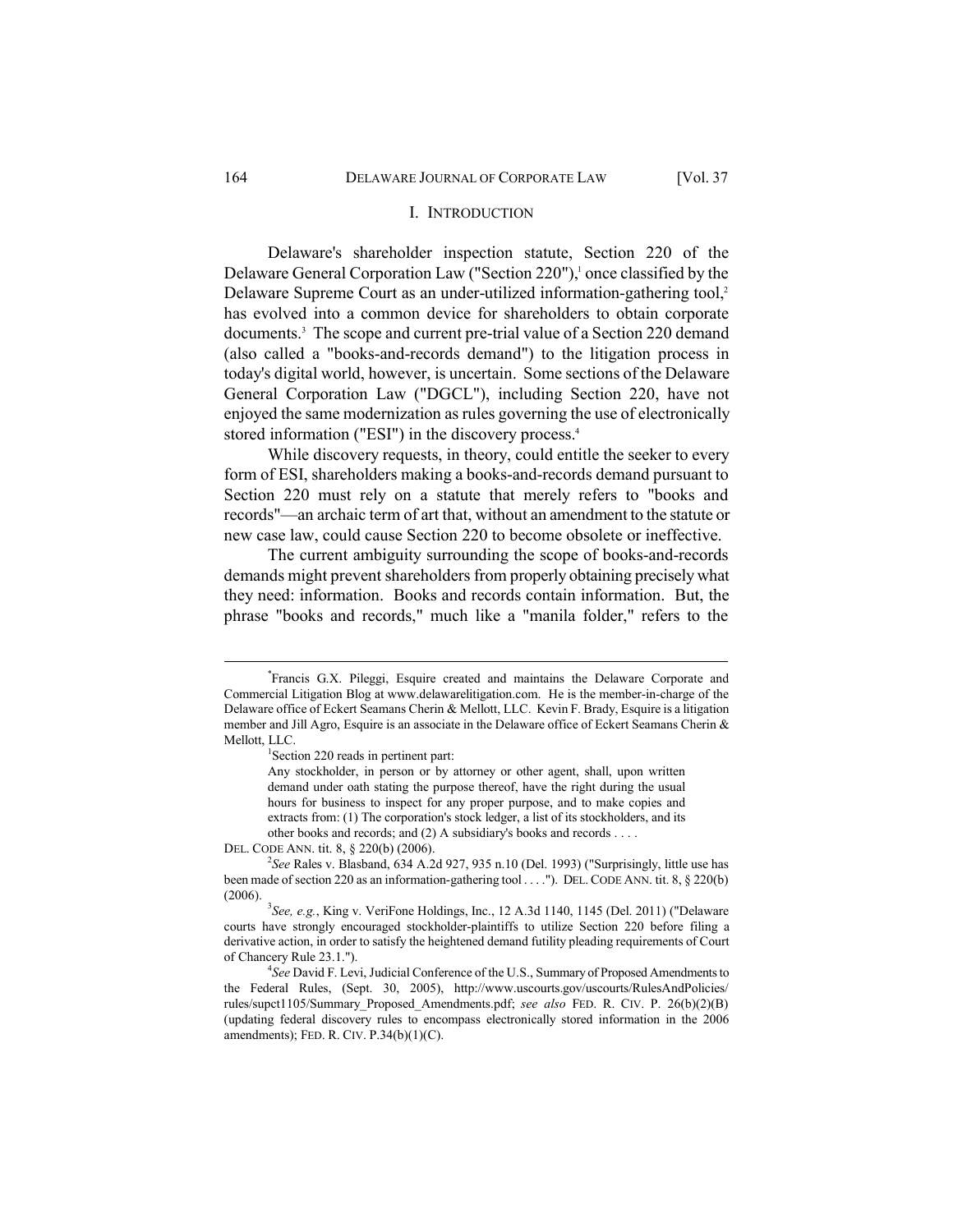container that holds the information, rather than the content that the shareholder is actually interested in obtaining. In a world of e-mail, thumb drives, digital downloads, e-readers, and iPads, books and records are not what they used to be, and it is time that the courts and the legislature acknowledge the need to amend Section 220 of the DGCL.

A decade ago, former Chancellor Chandler found persuasive the federal view that "if a party chooses an electronic storage method, the necessity for a retrieval program or method is an ordinary and foreseeable risk," and the corporation is accountable for that choice.<sup>5</sup> This Article explores the limited nuance of what, if any, limitations exist as to the format of information that a corporation must produce in response to a Section 220 request *after* the court has determined, *or* the parties have agreed to, the specific categories of information that must be produced.

#### II. "BOOKS" DO NOT EXIST IN TODAY'S DIGITAL WORLD

The overwhelming majority of information today is created and stored electronically as e-mails, text messages, word processing documents, and web pages.<sup>6</sup> Information that historically would have been kept in "hard" copy" in a filing cabinet, now originates and largely remains in electronic format, perhaps never reduced to paper.<sup>7</sup>

Theoretically, "books" as we know them may cease to exist in the evolution of the Information Age. Even before iPads existed, more than 90% of business documents were created electronically.<sup>8</sup> "As individuals and corporations increasingly do business electronically—using computers to create and store documents, make deals, and exchange e-mails-the universe of discoverable material has expanded exponentially."<sup>9</sup> Moreover, the definition of a "record" may also be confusing in today's digital world.

<sup>&</sup>lt;sup>5</sup>Kaufman v. Kinko's, Inc., 2002 WL 32123851, at \*2 & n.2 (Del. Ch. Apr. 16, 2002) (Chandler, C.) (quoting *In re* Brand Name Prescription Drug Antitrust Litig., 1995 WL 360526, at \*2 (N.D. Ill. June 15, 1995)).

 $^6$ THE SEDONA CONFERENCE, THE SEDONA GUIDELINES: BEST PRACTICE GUIDELINES  $\&$ COMMENTARY FOR MANAGING INFORMATION & RECORDS IN THE ELECTRONIC AGE, vi (Charles R. Ragan et al. eds., 2005), *available at* http://www.thesedonaconference.org/dltForm?did= TSG9\_05.pdf.

 $^7$ Id.

<sup>&</sup>lt;sup>8</sup>"[A]t least 93% of business documents are created electronically and more than 35% of corporate communications never reach paper." MARY MACK, A PROCESS OF ILLUMINATION: THE PRACTICAL GUIDE TO ELECTRONIC DISCOVERY 37 (2008), *available at http://www.fiosinc.com/* livefiles/1/586/Fios-eBook-A-Process-of-Illumination.pdf; see also THE SEDONA CONFERENCE, supra note 6, at vi.

<sup>&</sup>lt;sup>9</sup>Zubulake v. UBS Warburg LLC, 217 F.R.D. 309, 311 (S.D.N.Y. 2003) (citation omitted).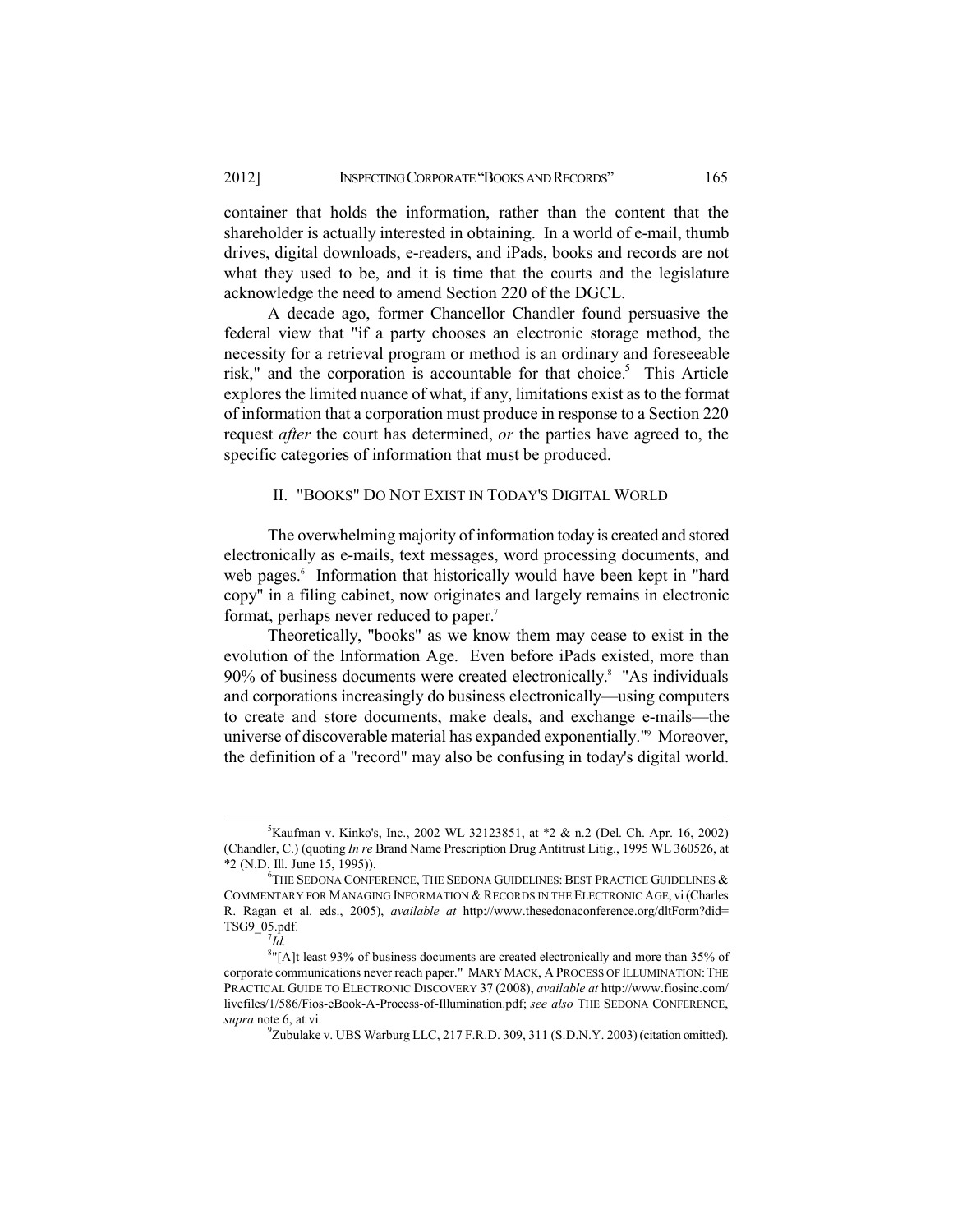For record retention purposes, a "record" is information or data that the company deems to be important enough (based on legal, regulatory, and business reasons) to be retained for a specific period of time. There can be no universal definition of "record" because that term is subjectively determined by the company based on its specific needs and the individual business. The same is true for the differences between "document" and "record." "Document" which is a defined term in the Federal Rules of Civil" Procedure, is historically used to indicate data or information stored in a particular format, while a "record" could be much broader than a document and can include electronic information related to stored data or information such as system metadata.

Some courts are slowly adapting to this new frontier by trying to incorporate mechanisms for handling ESI into the existing discovery framework.<sup>10</sup> Nevertheless, constant technological developments make the concepts of what categories and forms of information are "reasonably accessible," ever-changing. What is not reasonably accessible today may be reasonably accessible by the end of next year.<sup>11</sup>

In 2006, the Federal Rules of Civil Procedure ("FRCP") were revised to reflect the predominance of ESI in the corporate world, acknowledging that people today use, store, and access information differently.<sup>12</sup> Federal rules governing discovery speak directly to the production of electronic information, and even to the costs  $(i.e.,$  fee shifting) involved when the burden of production is extraordinary.<sup>13</sup> Some state courts have been forced to create local rules for handling ESI due to mandatory electronic filing of court documents. Still, state courts have not embraced a uniform method to handle ESI. Despite the excellent framework provided by the federal rules, state courts have been (and continue to be) slow to adopt these necessary changes.

 $^{10}$ For example, the Federal Rules of Civil Procedure provide that requests for electronically stored information may specify the form in which the information is to be produced, and that in the absence of a specific form, it must be produced in its ordinarily maintained form or reasonably usable form. See FED. R. CIV. P. 26, 34. A party need not produce ESI that is not "reasonably accessible," except by court order. Id.

 $^{11}$ See Patricia Groot, Note, Electronically Stored Information: Balancing Free Discovery with Limits on Abuse, 2009 DUKE L. & TECH. REV. 002, at  $\P$  39-40, available at http://www.law.duke.edu/journals/dltr/articles/pdf/2009dltr002.pdf.

<sup>&</sup>lt;sup>12</sup>See Levi, supra note 4.

<sup>&</sup>lt;sup>13</sup>FED. R. CIV. P. 26(b)(2)(B), 34(b)(1).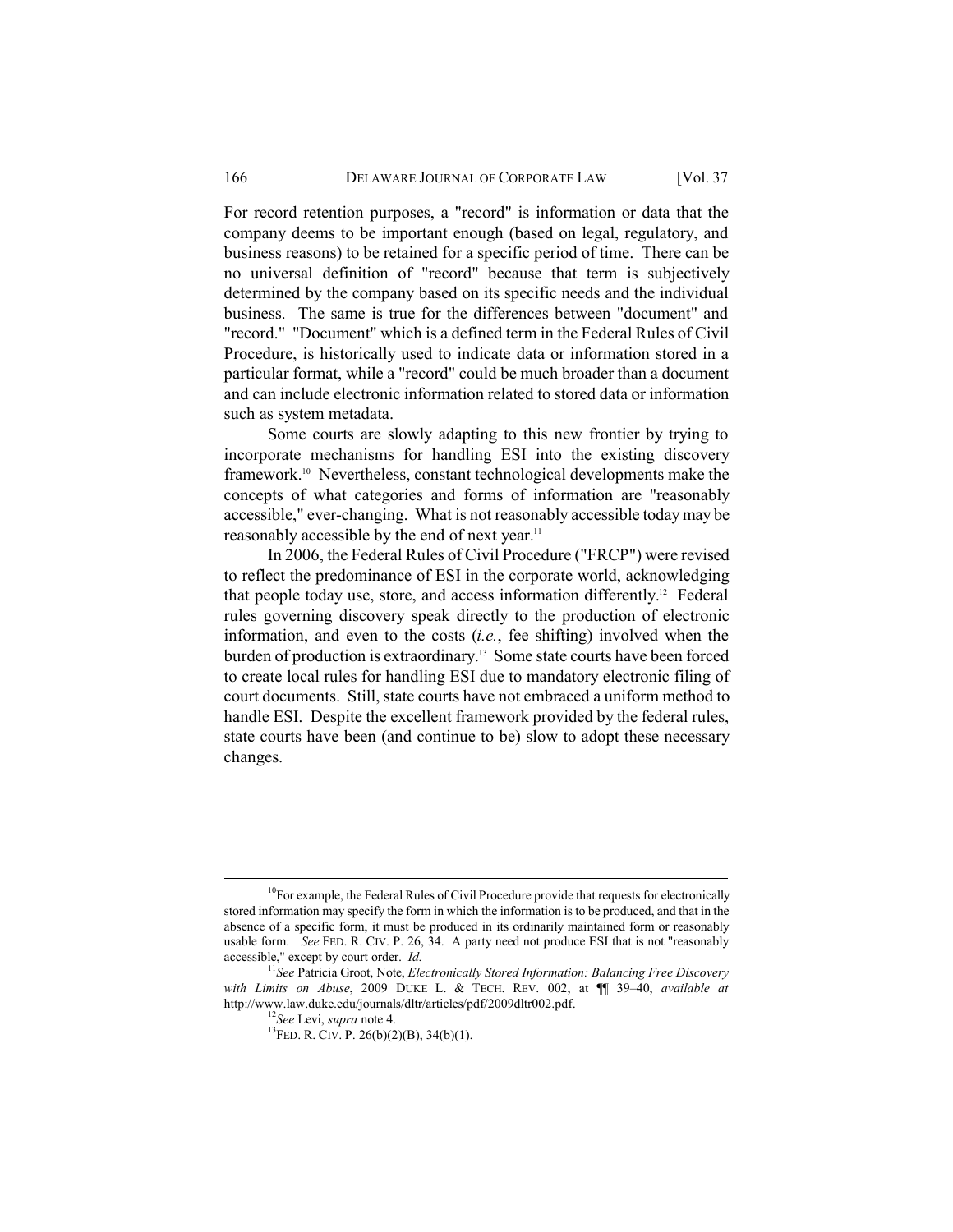#### III. THE CURRENT SCOPE OF SECTION 220

Delaware courts have defined the scope of a books-and-records demand through volumes of case law, making it a common and wellunderstood right under the DGCL.<sup>14</sup> Section 220 provides stockholders of a Delaware corporation the right to inspect a corporation's books and records by making a demand in the proper form and manner for a proper purpose;<sup>15</sup> however, there is no Delaware authority that has conclusively and directly decided whether a corporation is required to produce ESI in response to a Section 220 demand. There have been cases where Delaware courts have ordered corporations to produce e-mails and other ESI in response to Section 220 demands, but the Delaware courts have never directly ruled on the issue of whether they view ESI as a subset of information that a corporation must produce under Section 220.<sup>16</sup>

In these uncharted situations, it is helpful to look to what other states have done. Unfortunately, no other state court has directly addressed a corporation's duty to produce ESI in response to a shareholder demand.<sup>17</sup>

The lack of guidance leaves many questions unanswered: Do shareholders of Delaware corporations (as well as Delaware attorneys) have to wait for specific guidance from the courts or the legislature to determine whether ESI falls within the definition of the books and records that a corporation must produce in response to a Section 220 demand? Does a basis currently exist to support the position that a proper Section 220

<sup>&</sup>lt;sup>14</sup>See, e.g., Amalgamated Bank v. NetApp, Inc., 2012 WL 379908, at \*3 (Del. Ch. Feb. 6, 2012); Graulich v. Dell Inc., 2011 WL 1843813, at \*5 (Del. Ch. May 16, 2011); Madison Real Estate Immobilien-Anlagegesellschaft Beschrankt Haftende KG v. KanAm USA XIX Ltd. P'ship, 2008 WL 1913237, at \*4-\*9 (Del. Ch. May 1, 2008); Arbor Place, L.P. v. Encore Opportunity Fund L.L.C., 2002 WL 205681, at \*2-\*7 (Del. Ch. Jan. 29, 2002).

<sup>&</sup>lt;sup>15</sup>King v. VeriFone Holdings, Inc., 12 A.3d 1140, 1145 (Del. 2011) (citing DEL. CODE ANN. tit. 8, § 220 (2006)).

<sup>&</sup>lt;sup>16</sup>See Tanyous v. Happy Child World, Inc., 2008 WL 2780357, at \*7 & n.50 (Del. Ch. July 17, 2008), reprinted in 34 DEL. J. CORP. L. 406, 419-20 & n.50, 421 (2009) (requiring defendant company to produce e-mails in response to a proper and narrowly-tailored Section 220 demand, which sought, *inter alia*, defendant's "[c]orrespondence file with Citizens Bank including all e-mails, letters, reports, etc."); Dobler v. Montgomery Cellular Holding Co., 2001 WL 1334182, at \*2, \*4-\*5 (Del. Ch. Oct. 19, 2001), reprinted in 27 DEL. J. CORP. L. 887, 890, 894-97 (2002) (permitting inspection of narrowly tailored requests for books and records, which specifically included request for e-mails); see, e.g., Paul v. China MediaExpress Holdings, Inc., 2012 WL 28818 (Del. Ch. Jan. 5, 2012) (no mention of ESI in recent Section 220 matter).

 ${}^{7}$ A fifty-state survey of shareholder inspection demand statutes revealed no informative case law on requiring the inclusion (or exclusion) of ESI in response to a shareholder inspection demand. See infra Appendix.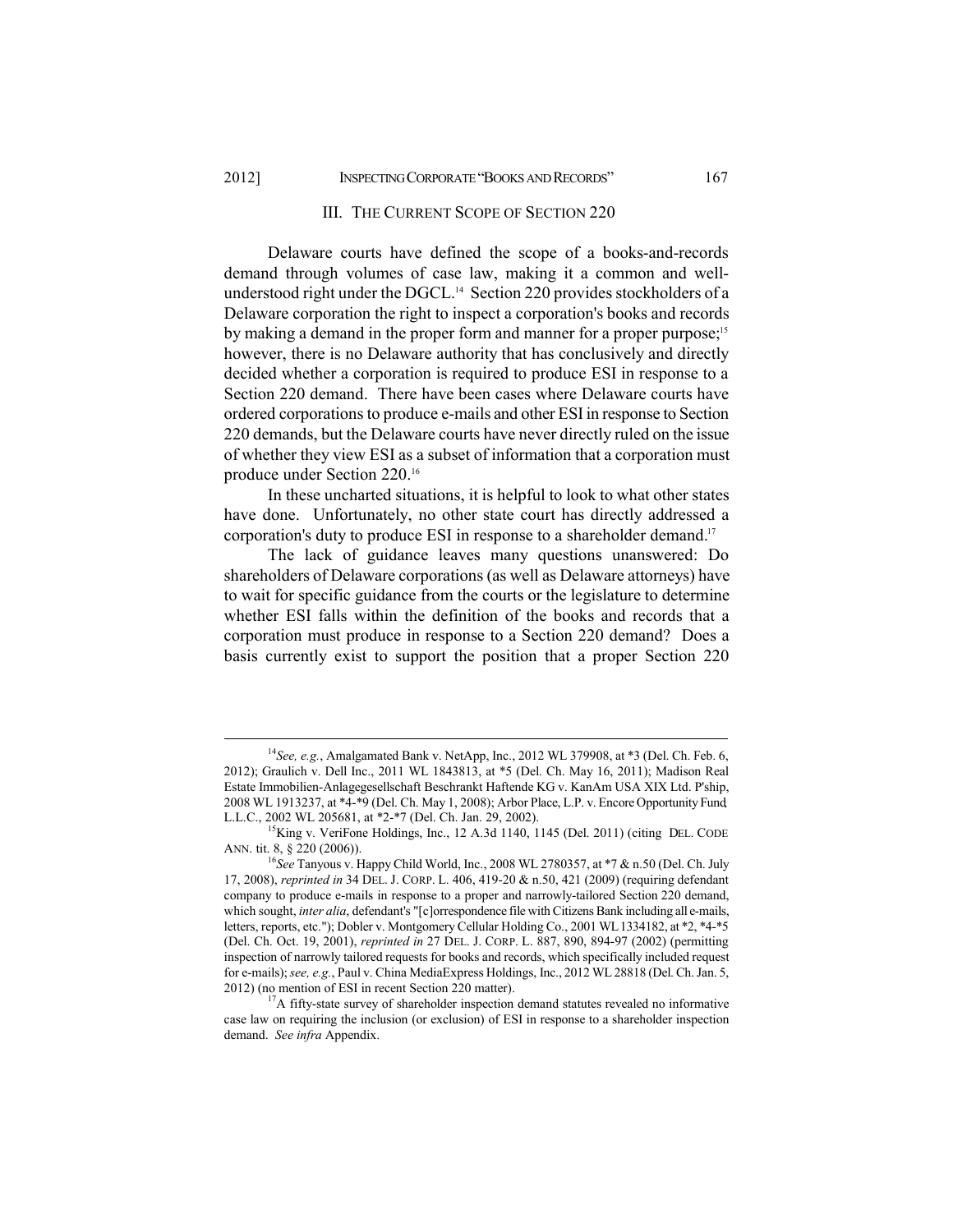demand that is narrowly-tailored requires the production of ESI? Does mandating the production of ESI broaden the scope of a demand?

As a reference point, consider the following situation: A corporation maintains its stock list on an Excel spreadsheet on the corporate treasurer's computer. Would a stockholder have a right to inspect the company's servers because that is where the stock list is maintained in the ordinary course of business? Must the corporation produce an electronic version of the stock list if that is the format in which it is maintained? Would the production of the printed list suffice in response to a Section 220 demand? What about in response to a formal discovery request? If the court ruled that the corporation would not have to produce any ESI in response to a targeted Section 220 demand, would the corporation be justified in withholding the stock list? It is, after all, electronically stored. For the time being, these questions remain unanswered by any controlling authority on point.

# IV. SECTION 220 AND THE DISCOVERY STANDARD FOR ESI

### A. The Differences Between Rule 34 Discovery and Section 220.

The rules of civil procedure relating to discovery, such as Rule 34, are not applicable to Section 220 demands.<sup>18</sup> The reason for the distinction is simple: Section 220 demands are statutory summary proceedings that precede plenary litigation, while Rule 34 discovery typically applies in plenary litigation.<sup>19</sup> The Delaware Supreme Court explains: "The two procedures are not the same and should not be confused. A Section 220 proceeding should result in an order circumscribed with rifled precision. Rule 34 production orders may often be broader in keeping with the scope of discovery under Court of Chancery Rule 26(b)."<sup>20</sup> The Court of Chancery points out that "Section 220 is not intended to supplant or circumvent discovery proceedings, nor should it be used to obtain that discovery in advance of the exaction itself."<sup>21</sup>

A Section 220 demand merely provides for a shareholder's access to "[t] he corporation's stock ledger, a list of its stockholders, and its other books

<sup>&</sup>lt;sup>18</sup>See Highland Select Equity Fund, L.P. v. Motient Corp., 906 A.2d 156, 165 (Del. Ch. 2006) ("Section 220 and discovery under Rule 34 are entirely different procedures . . . ." (citing Sec. First Corp. v. U.S. Die Casting & Dev. Co., 687 A.2d 563, 569-70 (Del. 1997))).

<sup>&</sup>lt;sup>9</sup>See id. at 164-65.

<sup>&</sup>lt;sup>20</sup>Sec. First Corp., 687 A.2d at 570.

<sup>&</sup>lt;sup>21</sup>Polygon Global Opportunities Master Fund v. W. Corp., 2006 WL 2947486, at \*5 (Del. Ch. Oct. 12, 2006).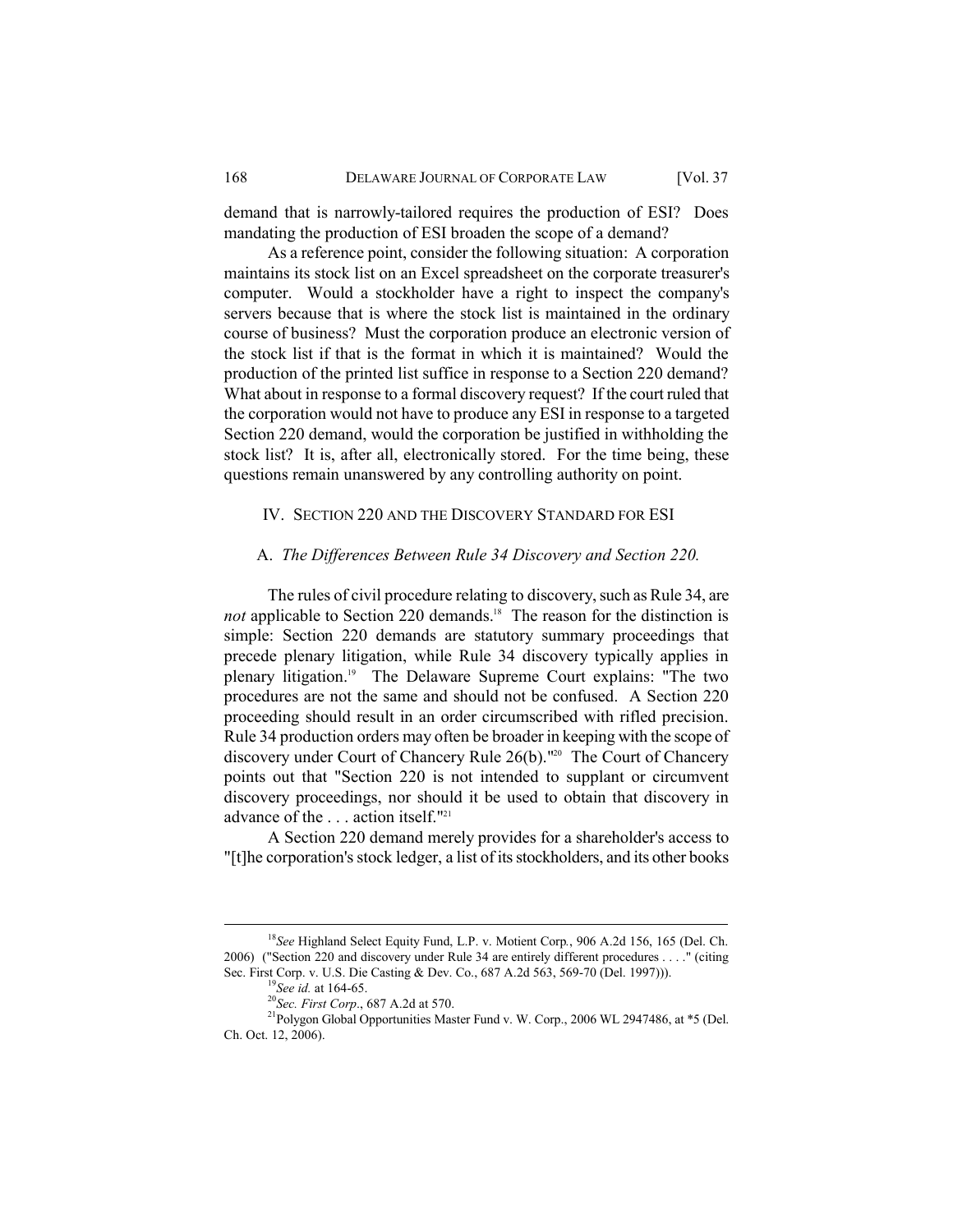and records."<sup>22</sup> This is comparatively a much smaller universe of information than permitted by Rule  $34(a)(1)(A)$ , which allows the discovery of "any designated documents or electronically stored information including writings, drawings, graphs, charts, photographs, sound recordings, images, and other data or data compilations—stored in any medium from which information can be obtained either directly or, if necessary, after translation by the responding party into a reasonably usable form."<sup>23</sup> Although Section 220 does not provide for the same breadth of discovery as Rule 34, it also does not limit the production of information to a particular format, and thus, should not preclude the production of ESI.

In 2006, FRCP 34, which has long governed the production of information in discovery, was amended to include "electronically stored information" within the meaning of "documents and things."<sup>24</sup> Rule 34 allows a party to serve document requests—within the scope of FRCP 26(b)—on another party for the production of any designated documents or electronically stored information.<sup>25</sup> FRCP 26(b)(2)(B) limits the scope of discovery of ESI, stating in part: "A party need not provide discovery of electronically stored information from sources that the party identifies as not reasonably accessible because of undue burden or cost."<sup>26</sup> When adopting these changes to the FRCP in 2006, the Advisory Committee noted:

It is not possible to define in a rule the different types of technological features that may affect the burdens and costs of accessing electronically stored information. Information systems are designed to provide ready access to information used in regular ongoing activities. They also may be designed so as to provide ready access to information that is not regularly used. But a system may retain information on sources that are accessible only by incurring substantial burdens or costs. Subparagraph (B) is added to regulate discovery from such sources. $27$ 

<sup>&</sup>lt;sup>22</sup>DEL. CODE ANN. tit. 8, § 220(b)(1) (2006).

<sup>&</sup>lt;sup>23</sup>FED. R. CIV. P. 34(a)(1)(A).

<sup>&</sup>lt;sup>24</sup>See Levi, supra note 4, at 3; FED. R. CIV. P. 34(a)(1)(A).

<sup>&</sup>lt;sup>25</sup>FED R. CIV. P. 34(a).

<sup>&</sup>lt;sup>26</sup>FED. R. CIV. P.  $26(b)(2)(B)$  (emphasis added).

<sup>&</sup>lt;sup>27</sup>ADVISORY COMM. ON THE FED. RULES OF CIVIL PROCEDURE, REPORT OF THE CIVIL RULES ADVISORY COMMITTEE 39 (2005), available at http://www.uscourts.gov/uscourts/ RulesAndPolicies/rules/supct1105/Excerpt\_CV\_Report.pdf.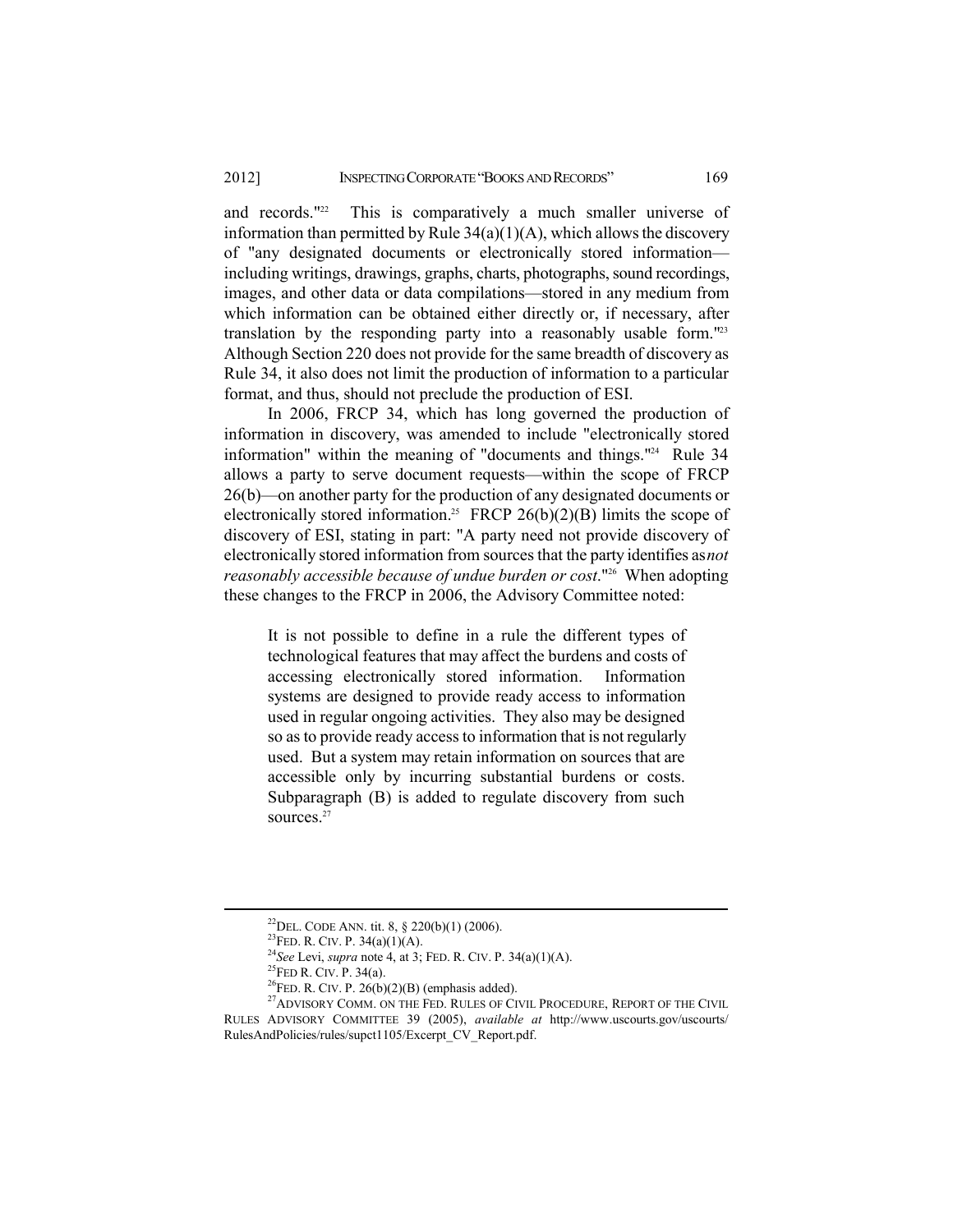## B. The "Reasonably Accessible" Standard

One possible solution for defining the limits of ESI production in response to a Section 220 request is to use the "reasonably accessible" standard developed in the discovery context. After the 2006 amendments to the FRCP 26, the accessibility of ESI in plenary litigation is now defined by the "reasonably accessible" standard.<sup>28</sup> Although Delaware courts have applied this federal standard to discovery requests,<sup>29</sup> there is not yet any Delaware case law directly addressing the issue of whether ESI in a Section 220 case is or is not "reasonably accessible."<sup>30</sup>

"Reasonable accessibility is best understood in terms of whether the ESI 'is kept in an accessible or inaccessible format (a distinction that corresponds closely to the expense of production)."<sup>31</sup> While case law on this standard is informative, "reasonable accessibility" must be determined on a case-by-case basis.<sup>32</sup> In a recent decision, General Steel Domestic Sales, LLC v. Chumley,<sup>33</sup> a federal court in Colorado defined "reasonably accessible" by comparing the facts and outcomes of prior case law, and found that non-searchable audio recordings requiring at least 8,000 man hours to review and produce were not reasonably accessible.<sup>34</sup>

 $^{30}$ See id. (discussing what is "reasonably accessible" for a cost-shifting determination).

May 27, 2010)).<br><sup>32</sup>See Genger v. TR Investors, LLC, 26 A.3d 180, 193-94 (Del. 2011) (citing Rimkus Consult. Grp. v. Cammarata, 688 F. Supp. 2d. 598, 613 (S.D. Tex. 2010)).

 $332011$  WL 2415715, at \*1 (D. Colo. June 15, 2011).

 $34$ <sup>14</sup>*Id.* at \*2-\*3. In *Chumley*, the court reviewed relevant case law defining the contours of Federal Rule of Civil Procedure 26's "reasonably accessible" standard, which included: Semsroth v. City of Wichita, 239 F.R.D. 630, 637 (D. Kan. 2006) (noting that an electronic storage medium can be classified as inaccessible if it cannot be searched for relevant information); *EEOC v. Boeing Co.*, No. CV 05-03034-PHX-FJM, 2007 WL 1146446, at \*3 (D. Ariz. Apr. 18, 2007) (unreported decision) (noting that the court had previously denied a motion to compel production of e-mails because the estimated \$55,000 cost of production was too high); Rodriguez-Torres v. Gov't Dev. Bank of Puerto Rico., 265 F.R.D. 40, 44 (D.P.R. 2010) (denying a motion to compel production of ESI because the estimated \$35,000 cost of production was too high); [and] Johnson v. Nieman [sic], No. 4.09CV00689 AGF, 2010 WL 4065368, at \*1 (E.D. Mo. Oct. 18, 2010) (finding that production of ESI would be unduly burdensome because it would require more than 15,000 hours of

 $28$ FED. R. CIV. P.  $26(b)(2)$ .

<sup>&</sup>lt;sup>29</sup>See Omnicare, Inc. v. Mariner Health Care Mgmt. Co., 2009 WL 1515609, at \*7 (Del. Ch. May 29, 2009) (applying "reasonably accessible" standard to case governed by Delaware law). Interestingly, although Delaware courts have utilized the "reasonably accessible" standard, the Court of Chancery rules have not been updated to incorporate the 2006 amendments to the FRCP, from which this standard derives.

 $^{31}$ Johnson v. Neiman, 2010 WL 4065368, at \*1 (E.D. Mo. Oct. 18, 2010) (deciding a Rule 26 discovery motion) (quoting Helmert v. Butterball, LLC, 2010 WL 2179180, at \*8 (E.D. Ark.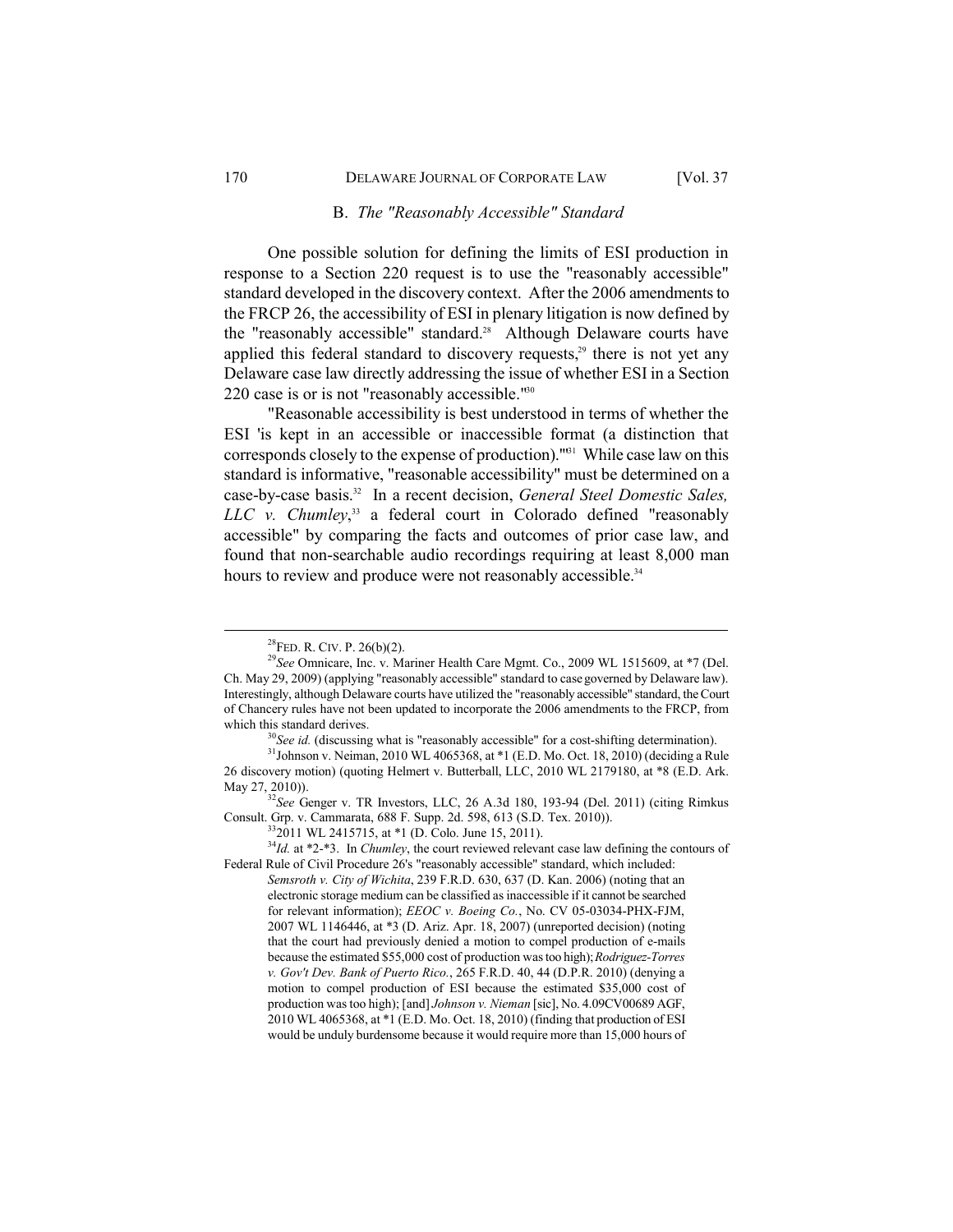A landmark case pertaining to ESI production analysis is Zubulake v. UBS Warburg LLC.<sup>35</sup> Years before the 2006 amendment of FRCP 26, Judge Scheindlin initiated the development of the "reasonably accessible" standard for the production of ESI. In the context of preservation obligations and litigation, Judge Scheindlin held:

As a general rule, [a] litigation hold does not apply to *inaccessible* backup tapes (e.g., those typically maintained solely for the purpose of disaster recovery), which may continue to be recycled on the schedule set forth in the company's policy. On the other hand, if backup tapes are accessible (*i.e.*, actively used for information retrieval), then such tapes *would* likely be subject to the litigation hold.<sup>36</sup>

Essentially, "reasonably accessible" is defined in relation to the monetary cost and effort, or burden, required to retrieve, search, and produce certain types and categories of information.<sup>37</sup>

Recently, one court limited the definition of "reasonably accessible," holding that "[s] ources reasonably accessible to the parties include any ESI currently stored on the producing party's computer systems."<sup>38</sup> If Delaware courts accepted this narrow definition of "reasonably accessible" then that standard would be well-suited to Section 220 cases.

# V. AN ALTERNATIVE TO THE "REASONABLY ACCESSIBLE" STANDARD

The "reasonably accessible" standard, which Delaware courts have applied in a Rule 26 discovery context,<sup>39</sup> may not be the only solution for handling ESI in a Section 220 case. Another possible solution is to limit the necessary production of information for Section 220 demands to information that is *readily* accessible to the corporation—much like the discovery limitation on the ESI in REC Solar Grade Silicon LLC v. Shaw Group Inc.<sup>40</sup> This would involve a less stringent standard than is applied to information

cataloging, restoration, and file conversion work).

Id. at \*2.

<sup>...&</sup>lt;br>35<sub>220</sub> F.R.D. 212, 218 (S.D.N.Y. 2003).

 $36$ Id. (emphasis added).

 $37$ See, e.g., id.

<sup>&</sup>lt;sup>38</sup>REC Solar Grade Silicon, LLC v. Shaw Grp. Inc., 2011 U.S. Dist. LEXIS 51459, at \*27 (E.D. Wash. May 13, 2011).

<sup>&</sup>lt;sup>9</sup>See supra note 29.

<sup>&</sup>lt;sup>40</sup>REC Solar Grade Silicon LLC, 2011 U.S. Dist. LEXIS 51459, at \*27 (holding that "reasonably accessible" sources are limited in regard to what is currently within the producing party's computer database).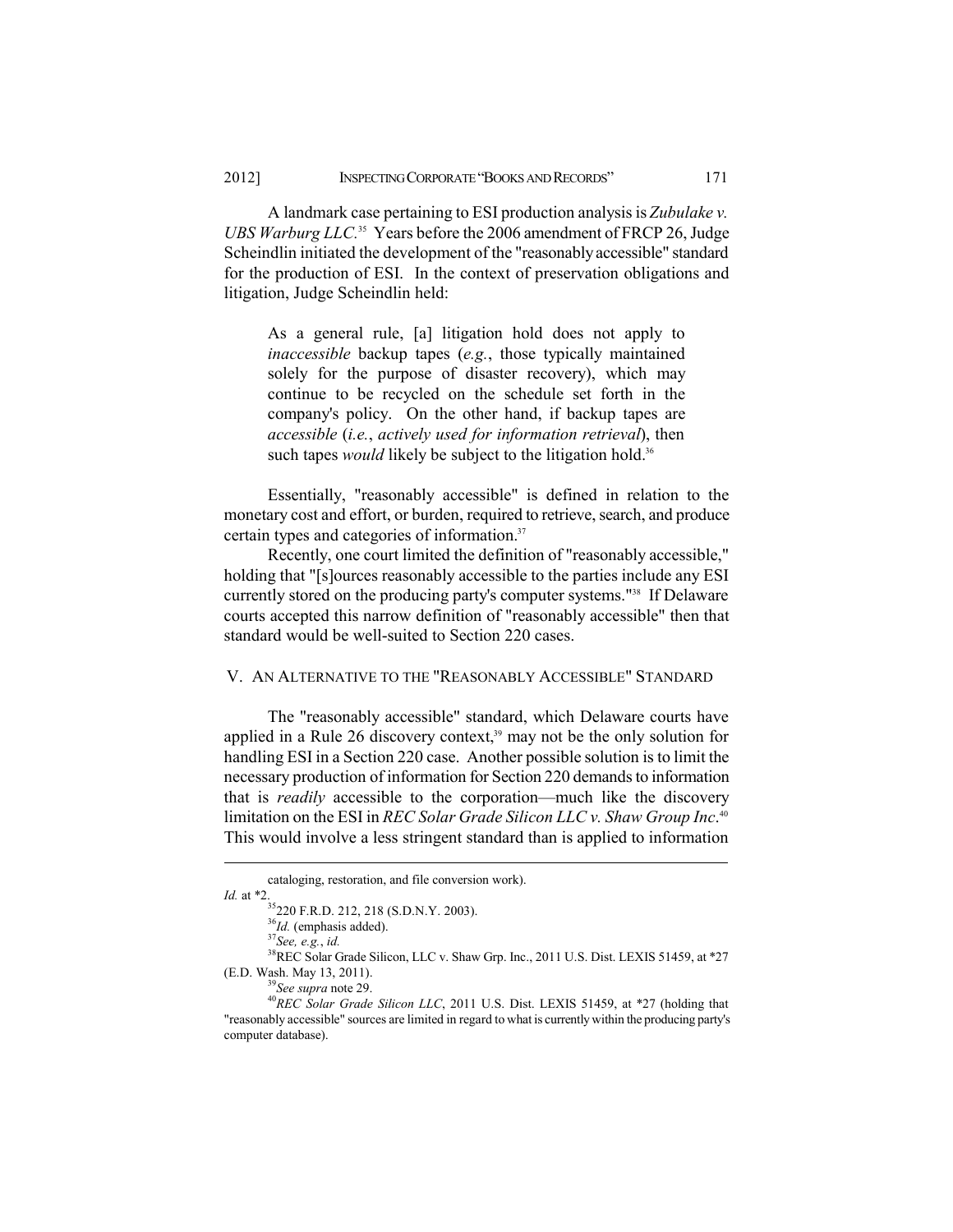that is "reasonably accessible" under the FRCP. The definition of readily is "promptly; quickly; easily,"<sup>41</sup> or "with fairly quick efficiency[;]... with a fair degree of ease."<sup>42</sup> Given the statutorily mandated five-day response time for a Section 220 demand, readily accessible information that can be produced for inspection within that period would fall within the meaning of "readily accessible." This definition provides an alternative framework for corporations to follow when faced with a Section 220 demand.

Under a "readily accessible" standard, a corporation would have to determine what information it could access promptly, requiring the involvement of either the company's information technology specialist or an external technology expert with working knowledge of the company's information technology. Like the "reasonably accessible" standard, a "readily accessible" standard would be circumscribed to limit the cost and burden associated with retrieving, searching, and producing information, in proportion to the issues presented in each case.

Delaware would not be the first state to use a "readily accessible" standard, but it could be the first state to define the standard.<sup>43</sup>

### VI. A SHAREHOLDER'S ENTITLEMENT TO ESI IS SUPPORTED BY CASE LAW

Section 220, which was modeled after the common law and enacted to provide stockholders with a fundamental right to inspect the books and records of a corporation in which they owned stock, has always been broadly construed.<sup>44</sup> Courts have held that once a shareholder establishes a proper

<sup>&</sup>lt;sup>41</sup> Readily, DICTIONARY.COM, http://dictionary.reference.com/browse/readily (last visited

Mar. 19, 2012).<br><sup>42</sup>WEBSTER'S THIRD NEW INTERNATIONAL DICTIONARY 1889 (Philip Babcock Gove ed. 1986).

 $^{43}$ See Nissan N. Am., Inc. v. Johnson Elec. N. Am., Inc., 2011 WL 1002835, at \*3 (E.D. Mich. Feb. 17, 2011) (using "readily accessible" and "reasonably accessible" interchangeably in Rule 34 litigation); Helmert v. Butterball, LLC, 2010 WL 2179180, at \*7 (E.D. Ark. May 27, 2010) (using the phrase "readily accessible" in Rule 34 litigation); Whitlow v. Martin, 263 F.R.D. 507, 513 (C.D. Ill. 2009) (using "readily accessible" and "reasonably accessible" interchangeably in Rule 45 litigation concerning the burden imposed by a subpoena); Cache La Poudre Feeds, LLC v. Land O'Lakes Farmland Feed, LLC, 244 F.R.D. 614, 638 (D. Colo. 2007) ("Defendants shall certify that they have searched for and have produced all reasonably accessible . . . reports existing in either printed or readily accessible electronic form."); *In re* Seroquel Prods. Liab. Litig., 2007 WL 219989, at \*5 (M.D. Fla. Jan. 26, 2007) ("[E]ach Party will bear the costs to process and review its own documents and readily accessible ESI.").

<sup>&</sup>lt;sup>44</sup>See DONALD J. WOLFE, JR. & MICHAEL A. PITTENGER, CORPORATE AND COMMERCIAL PRACTICE IN THE DELAWARE COURT OF CHANCERY § 8.06[a][2], at 8-97 (2011).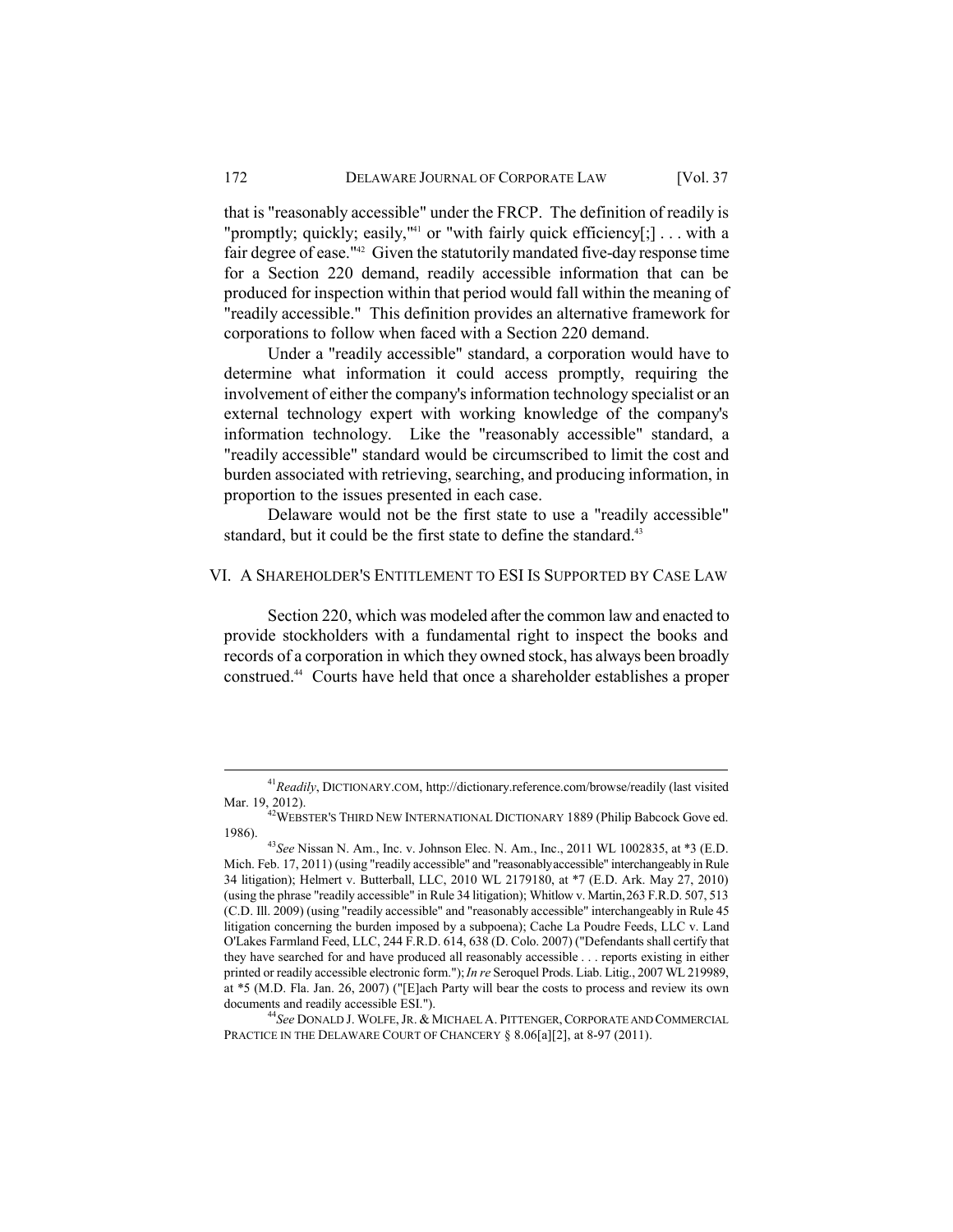purpose for a Section 220 demand, that shareholder "is entitled to the same lists and data relating to stockholders as is available to the corporation.<sup>145</sup>

Corporations must respond to a Section 220 demand within five days<sup>46</sup>—a swift response for most businesses. This limited time frame ensures that shareholders "quickly receive all the information generated by the competing interests," and also limits the amount of work a corporation must do to respond to a shareholder's demand.<sup>47</sup> As with any form of discovery, corporations are not required to prepare "lists, data, or computer" tapes which are not readily available to it."<sup>48</sup>

In dicta included in a transcript of proceedings in Highland Select Equity Fund, L.P. v. Motient Corp.,<sup>49</sup> former Vice Chancellor Lamb speculated six years ago that "[it is v]ery unlikely that—unless some other court tells me I have to—that I'm going to make Delaware corporations start searching their e-mail systems in response to [Section] 220 requests."50 In *Highland Select*, the stockholder drafted its Section 220 demand broadly like a Rule 34 discovery request, and did not specifically tailor the demand to "necessary and essential" information as required for a proper Section 220 demand.<sup>51</sup> Moreover, the court was not addressing whether ESI was discoverable, but whether the container for ESI (*i.e.*, e-mail in this case) was beyond the scope of the information requested.<sup>52</sup>

When there is little or no guidance from the courts or legislature on a particular issue, it is often helpful to turn to treatises. Unfortunately, the trusted treatises on Delaware corporate law provide no guidance with respect to whether the production of ESI is required pursuant to a Section 220 demand.<sup>53</sup> None of these treatises illuminates the specific issue addressed in this Article.<sup>54</sup>

<sup>&</sup>lt;sup>45</sup>RB Assocs. of N.J., L.P. v. Gillette Co., 1988 WL 27731 (Del. Ch. Mar. 22, 1988), reprinted in 13 DEL. J. CORP. L. 1220, 1226 (1988) (quoting Hatleigh Corp. v. Lane Bryant, Inc., 428 A.2d 350, 354 (Del. Ch. 1981)).

<sup>&</sup>lt;sup>46</sup>DEL. CODE ANN. tit. 8,  $\S$  220(c) (2006).

<sup>&</sup>lt;sup>47</sup>R.B. Assocs. of N.J., 1988 WL 27731, 13 DEL. J. CORP. L. at 1227 (quoting Hatleigh, 428 A.2d at 355).

<sup>&</sup>lt;sup>48</sup>Hatleigh, 428 A.2d at 355 (implying that computer tapes which were *readily available* to the corporation would have to be made available for inspection in response to a Section 220 demand).<br> $^{49}906$  A.2d 156 (Del. Ch. 2006).

 $50$ Transcript of Argument on Motion to Compel & Exclude Evidence at 56, Highland Select, C.A. No. 2092-N (Del. Ch. June 1, 2006).

<sup>&</sup>lt;sup>51</sup> See, e.g., Norfolk Cnty. Ret. Sys. v. Jos. A. Bank Clothiers, Inc., 2009 WL 353746, at \*6-\*7 (Del. Ch. Feb. 12, 2009) (discussing the information that was "necessary and essential" to shareholder's Section 220 demand).

<sup>&</sup>lt;sup>52</sup>Highland Select, 906 A.2d at 157.

<sup>&</sup>lt;sup>53</sup>See R. FRANKLIN BALOTTI & JESSE A. FINKELSTEIN, THE DELAWARE LAW OF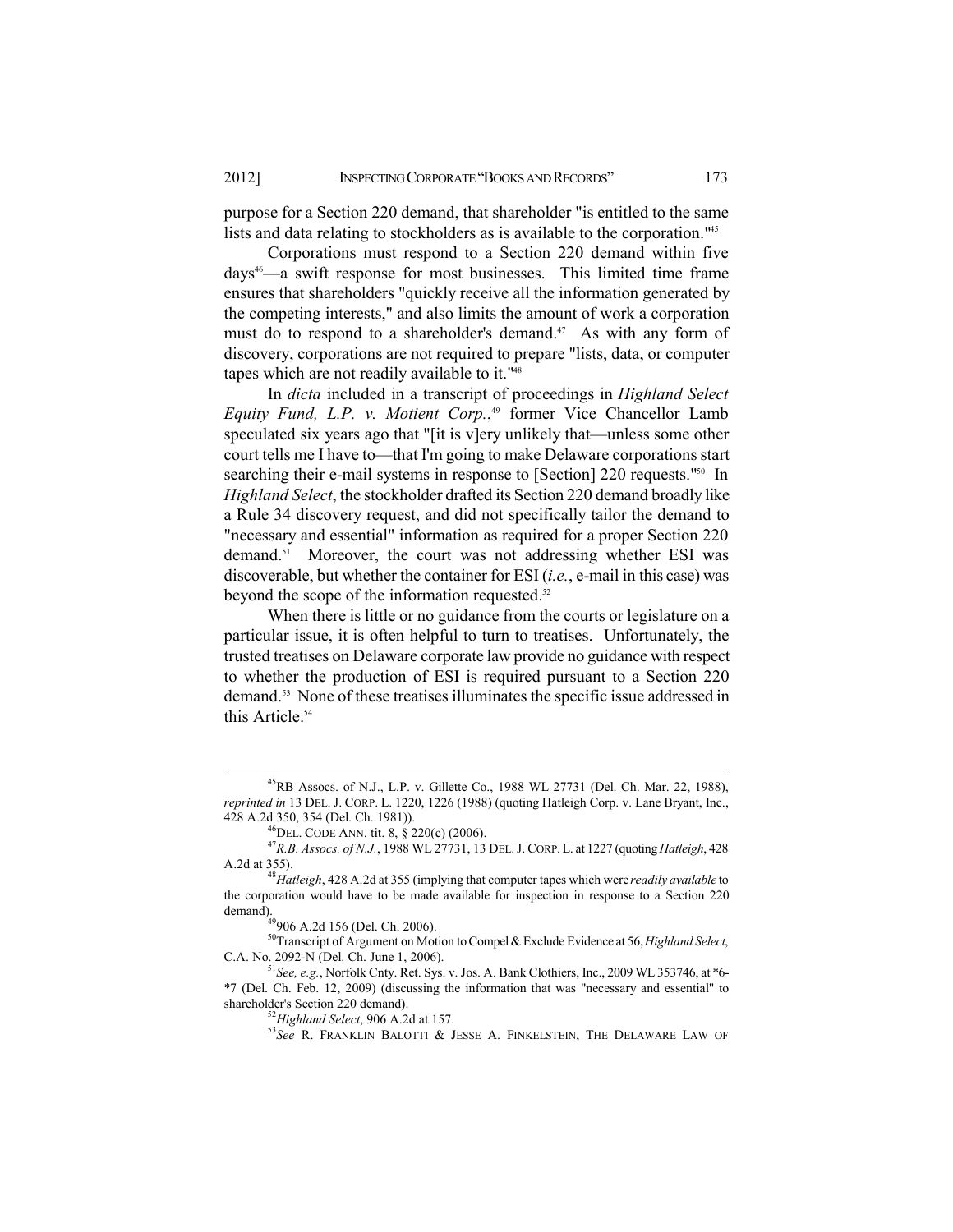In similar situations, courts have devised approaches to "balance the need for discovery of all relevant facts against the burden of retrieval. Courts have been mindful of abusive discovery techniques that seek to raise the cost of retrieval[,]  $\ldots$  potentially affecting the outcome of a particular case."<sup>55</sup> Ample Delaware decisions already require narrow tailoring of Section 220 requests.<sup>56</sup> Similar specificity should apply for ESI. A Section 220 demand that includes requested ESI should not and cannot be used to pursue every piece of information on a given topic, but should have the same rifled precision as more conventional Section 220 requests.

#### **VII. PRESERVATION**

In connection with the interfacing of ESI and Section 220 demands, we must ask another important but unanswered question: Is a corporation required to take affirmative steps to preserve information once a Section 220 demand is made? A corporation undoubtedly has a preservation duty when litigation is expected or initiated, $57$  but is a books-and-records demand pursuant to Section 220 enough to trigger those duties? As with many things in the law, it depends on the facts of the situation.<sup>58</sup>

The Delaware Court of Chancery recently adopted guidelines that provide: "[T]he duty to preserve potentially relevant ESI is triggered when litigation is commenced or when litigation is 'reasonably anticipated,' which could occur before litigation is filed."<sup>59</sup> The point in time when litigation

CORPORATIONS & BUSINESS ORGANIZATIONS §§ 7.45, 7.50 (3d ed. Supp. 2011); 2 DAVID A. DREXLER ET AL., DELAWARE CORPORATION LAW AND PRACTICE §§ 27.01, 27.04 (2010); EDWARD P. WELCH ET AL., FOLK ON THE DELAWARE GENERAL CORPORATION LAW: FUNDAMENTALS § 220.3 (2009 ed. 2009); 1 DONALD J. WOLFE, JR. & MICHAEL A. PITTENGER, CORPORATE AND COMMERCIAL PRACTICE IN THE DELAWARE COURT OF CHANCERY § 8.06[a], [f],  $(i)$  (2011).

<sup>&</sup>lt;sup>54</sup>Leading Delaware treatises on Delaware's Limited Liability Company Act and Delaware's Limited Liability Partnership Act, which include provisions that are analogous to the DGCL's Section 220, do not provide guidance on the role of ESI in member/partner demands for company records. See MARTIN I. LUBAROFF & PAUL M. ALTMAN, DELAWARE LIMITED PARTNERSHIPS § 5.6 (Supp. 2011); ROBERT L. SYMONDS, JR. & MATTHEW J. O'TOOLE, SYMONDS & O'TOOLE ON DELAWARE LIMITED LIABILITY COMPANIES § 12.07[D][1] (Supp. 2011).

<sup>&</sup>lt;sup>55</sup>Groot, *supra* note 11, at  $\P$  39.

<sup>&</sup>lt;sup>56</sup>See Highland Select, 906 A.2d at 164-65.

<sup>&</sup>lt;sup>57</sup>See generally Genger v. TR Investors, LLC, 26 A.3d 180, 190-91, 193 (Del. 2011) (upholding trial court's imposition of sanctions and finding of contempt for spoliation during a period that the company had an affirmative obligation to preserve information).

<sup>&</sup>lt;sup>58</sup>See Court of Chancery Guidelines for Preservation of Electronically Stored Information, DEL. CT. OF CHANCERY (Jan. 18, 2011), http://courts.delaware.gov/forms/download.aspx? id=50988 ("Counsel oversight of identification and preservation processes is very important and the adequacy of each process will be evaluated on a case-by-case basis.").  $^{59}$ Id.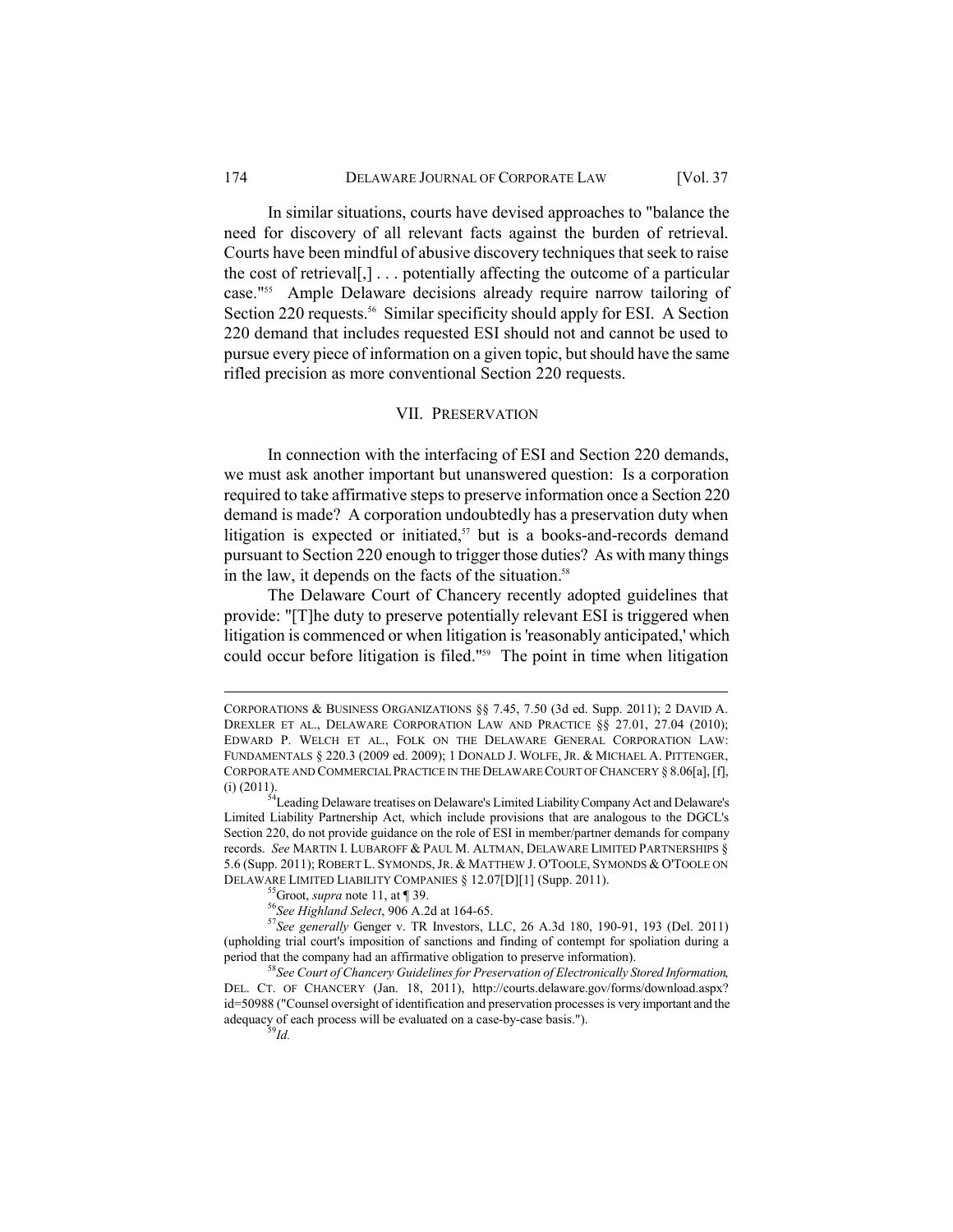becomes "reasonably anticipated" has been litigated in other related contexts.<sup>60</sup>

Shareholders and corporate boards often share a mutuality of interest: what is best for the corporation.<sup>61</sup> At some point, however, those interests may diverge.<sup>62</sup> Case law has identified the "point in time when mutuality of interest diverges" as "the point in time when the parties can reasonably anticipate litigation over a particular action."<sup>63</sup> Should a Section 220 demand alleging corporate wrongdoing or threatening litigation, either to enforce the shareholder's rights or to remedy a violation of the board's (or management's) fiduciary duties, put a corporation on notice of potential impending litigation?<sup>64</sup>

"A party . . . who has reason to anticipate litigation has an affirmative duty to preserve evidence that might be relevant to the issues in the lawsuit."<sup>65</sup> So, if litigation is "reasonably expected" at the time a Section 220 demand is made, is a duty to preserve triggered by a Section 220 demand? That question deserves more attention than can be paid to it in this Article, but it is a necessary issue to analyze.

## VIII. LITIGATION OF A SECTION 220 DEMAND

Once a Section 220 demand is refused or ignored and litigation is threatened or enforced,<sup>66</sup> Delaware's Court of Chancery ESI Guidelines

 $^{65}$ Beard Research, Inc. v. Kates, 981 A.2d 1175, 1185 (Del. Ch. 2009), aff'd sub nom. ASDI, Inc. v. Beard Research, Inc., 11 A.3d 749 (Del. 2010).

<sup>&</sup>lt;sup>60</sup>See Hernandez v. Pride Court Apartments, 2005 WL 1950797, at \*2 (Del. Super. July 29, 2005); HMG/Courtland Props., Inc. v. Gray, 729 A.2d 300, 311 & n.12 (Del. Ch. 1999); Lone Star Indus. v. Liberty Mut. Ins. Co., 1990 WL 127826, at \*1 (Del. Super. Aug. 28, 1990).

 $^{61}$ In re Fuqua Indus. S'holder Litig., 2002 WL 991666, at \*3 (Del. Ch. May 2, 2002), aff'd sub nom. Abrams v. Sachnoff & Weaver, Ltd., 922 A.2d 414 (Del. 2007).

 $^{62}$ Id.

 $^{63}\!Id.$ 

<sup>&</sup>lt;sup>64</sup>See ATR-Kim Eng Fin. Corp. v. Araneta, 2006 WL 3783520, at \*6, \*9 (Del. Ch. Dec. 21, 2006) (finding that demand letters warning the board that the shareholder would file suit to protect its interests if its demands were denied put board on notice of impending litigation), aff'd, 930 A.2d 928 (Del. 2007); Cache La Poudre Feeds, LLC v. Land O'Lakes Farmland Feed, LLC, 244 F.R.D. 614, 623 (D. Colo. 2007) ("[A] demand letter alone may be sufficient to trigger an obligation to preserve evidence and support a subsequent motion for spoliation sanctions.").

<sup>&</sup>lt;sup>66</sup>Making a Section 220 demand does not automatically thrust a shareholder into plenary litigation; rather, it is the corporation's reaction (e.g., refusing to allow a shareholder to inspect documents or failing to respond to a demand) that will transform a Section 220 demand into a Section 220 action. See DEL. CODE ANN. tit. 8, § 220(c) (2006). A corporation's only options with respect to a Section 220 demand are to  $(1)$  produce the requested information, or  $(2)$  refuse to produce the information and defend that decision at trial. Once a complaint is filed under Section 220, the shareholder and the corporation have become parties to a summary proceeding, and the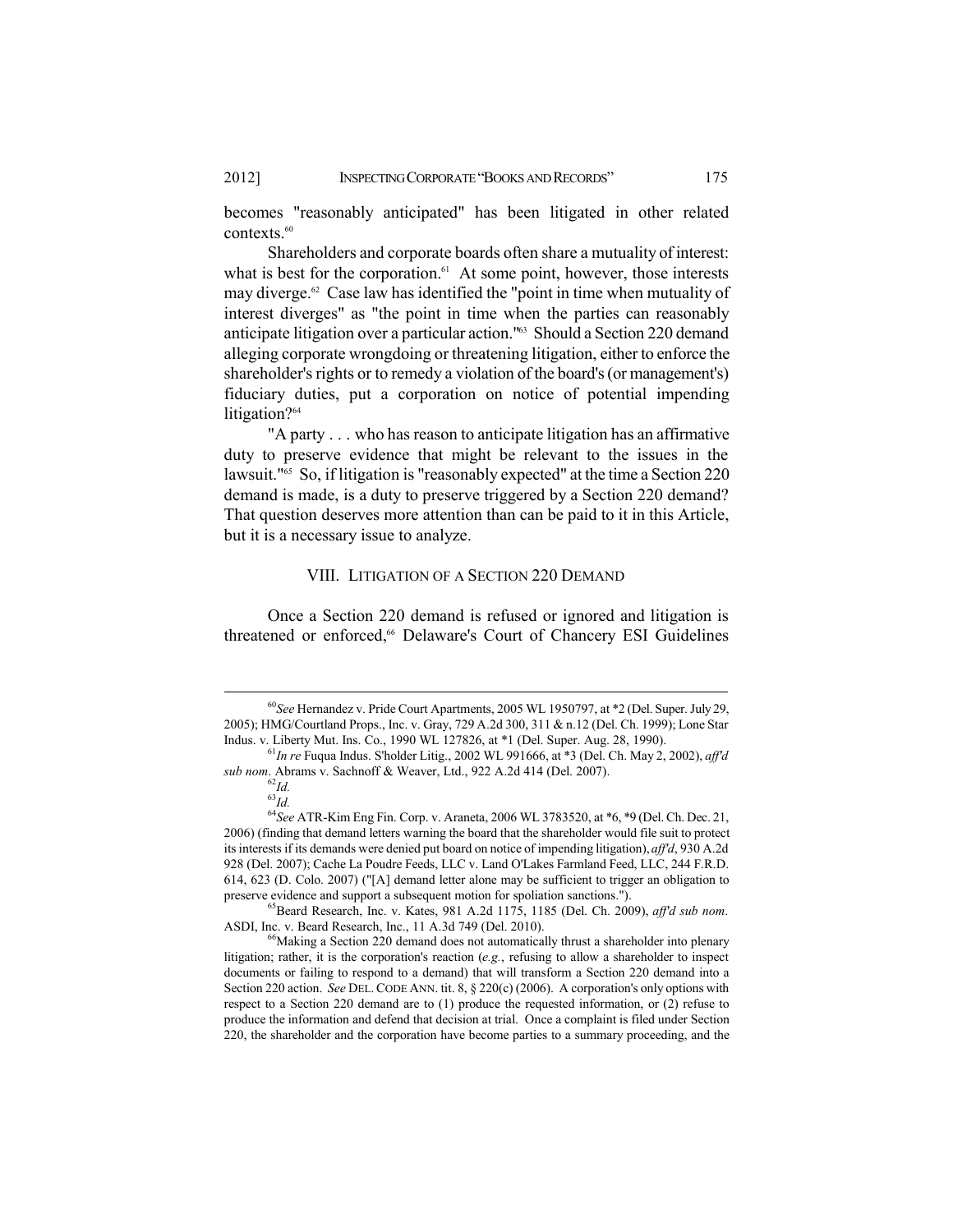would impose a duty to preserve potentially relevant information.<sup>67</sup> These guidelines focus on the preservation of ESI in response to actual or potential litigation.<sup>68</sup> This heightened duty serves as a deterrent for corporations to refuse to produce ESI in response to a Section 220 demand.<sup>69</sup>

Further, if the Section 220 demand is ultimately litigated, Delaware courts could follow the lead of the federal courts and require the company's information technology professional to certify that the information made available to the shareholder was information determined to be reasonably accessible or readily accessible within the confines of the company's technological capabilities.<sup>70</sup> This would avoid the need to conduct an analysis, as did the Southern District of New York in Zubulake v. UBS *Warburg LLC*,<sup> $\pi$ </sup> to determine whether cost-shifting was proper for the production of inaccessible ESI.<sup>72</sup>

#### IX. CONCLUSION

Section 220 must adapt to the modern digital reality that most information is created and stored electronically and never printed.<sup>73</sup> Delaware courts have restrained themselves from directly ruling that ESI is included in the definition of books and records that must be produced pursuant to Section 220.<sup>74</sup> Other jurisdictions have not been so reserved.<sup>75</sup> Judge Scheindlin, who authored the well-known Zubulake series of opinions in the Southern District of New York, has verbalized her confusion as to why other courts have not accepted and adapted to the ongoing technological advances that are indisputably changing legal discovery.<sup>76</sup>

 $^{72}$ Id. at 284 (implementing a seven-factor test to determine whether cost-shifting is appropriate for the discovery of inaccessible information).

rules of the Court of Chancery apply.

<sup>&</sup>lt;sup>67</sup>Court of Chancery Guidelines for Preservation of Electronically Stored Information, supra note 58.

 $^{68}$ Id.

 $69$ See id.

 $^{70}$ See, e.g., Keithley v. Homestore.com, Inc., 2009 WL 55953, at \*4 (N.D. Cal. Jan. 7, 2009) ("On August 11, 2008, the Court ordered Plaintiffs, *inter alia*, to certify that all documents responsive to the hard drive request had been produced . . . and to provide a declaration from an information technology expert regarding the search done for documents on Plaintiffs' hard drive and other electronic media.").

 $71$  216 F.R.D. 280 (S.D.N.Y. 2003).

 $^{73}$ See supra Part III.

 $74$ See supra Part IV.

<sup>&</sup>lt;sup>75</sup>See supra Parts V-VI.

<sup>&</sup>lt;sup>76</sup>See, e.g., Zubulake v. UBS Warburg LLC, 217 F.R.D. 309, 318 (S.D.N.Y. 2003) ("Many courts have automatically assumed that an undue burden or expense may arise simply because electronic evidence is involved. This makes no sense. Electronic evidence is frequently cheaper and easier to produce than paper evidence because it can be searched automatically, key words can be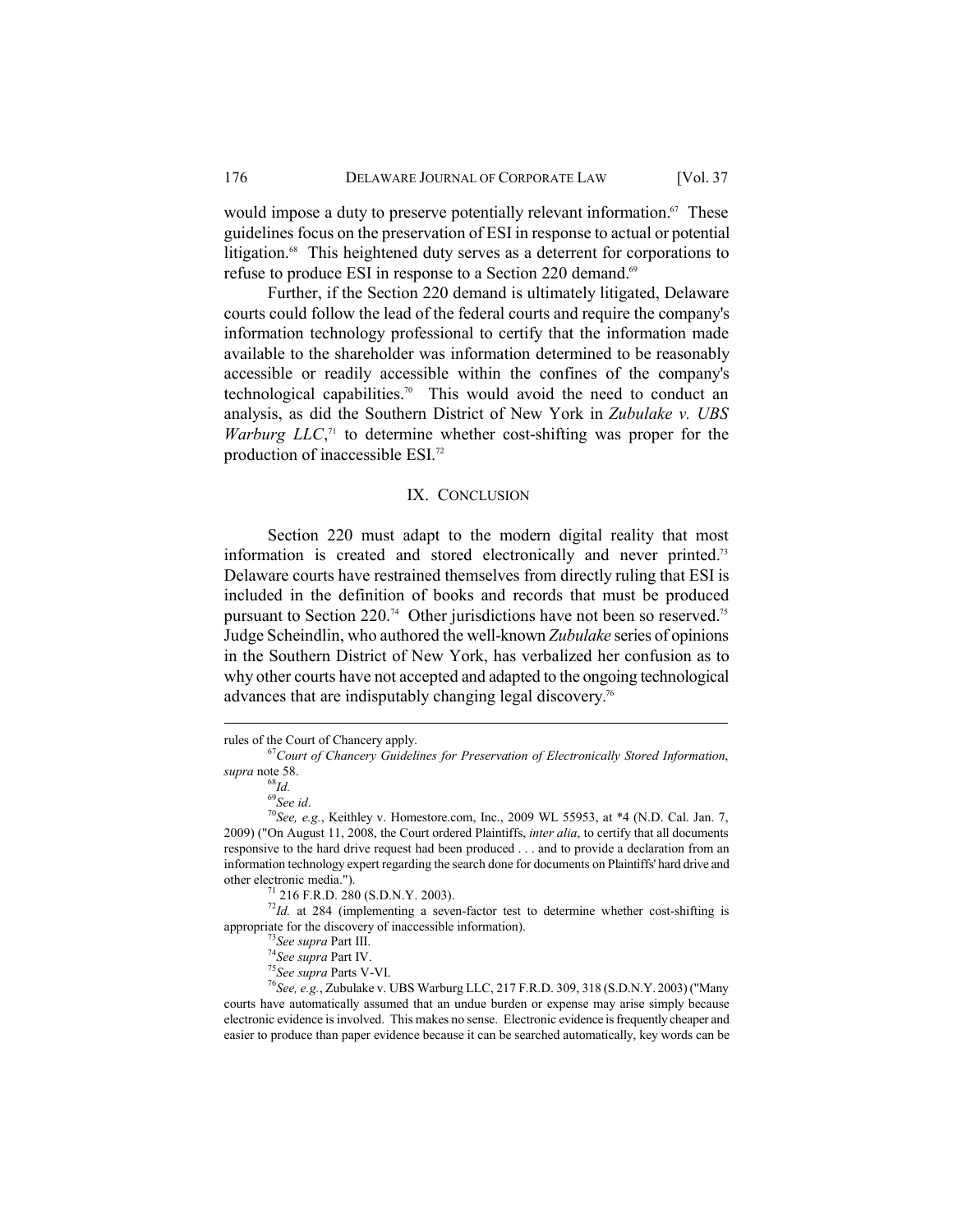#### 2012] **INSPECTING CORPORATE "BOOKS AND RECORDS"** 177

Whether talking about producing documents, data, information, or books and records under Section 220, the focus should be on the corporation's obligation to produce the required information to the requesting shareholder, rather than focusing on which "container" holds that information. Simply put, the 2006 updates to discovery obligations under the FRCP should guide Delaware courts to require the production of appropriate ESI in response to a proper Section 220 demand.

| <b>Fifty-State and District of Columbia Survey of Shareholder</b><br><b>Inspection Statutes Not Specifically Addressing ESI</b> |                                                                                           |  |
|---------------------------------------------------------------------------------------------------------------------------------|-------------------------------------------------------------------------------------------|--|
| <b>State</b>                                                                                                                    | Statute(s)                                                                                |  |
| Alabama                                                                                                                         | ALA. CODE §§ 10A-2-16.02 to 16.03 (Westlaw<br>through 2011 Reg. Sess.).                   |  |
| Alaska                                                                                                                          | ALASKA STAT. ANN. § 10.06.430 (West, Westlaw<br>through 2011 First Reg. Sess.).           |  |
| Arizona                                                                                                                         | ARIZ. REV. STAT. ANN. §§ 10-1602 to -1603<br>(Westlaw through 2011 First Reg. Sess.).     |  |
| <b>Arkansas</b>                                                                                                                 | ARK. CODE ANN. § 4-26-715 (West, Westlaw<br>through 2011 General Sess.).                  |  |
| California                                                                                                                      | CAL. CORP. CODE § 1601 (West, Westlaw<br>through 2011 Reg. Sess.).                        |  |
| Colorado                                                                                                                        | COLO. REV. STAT. ANN. §§ 7-116-101, -103<br>(West, Westlaw through 2011 Reg. Sess.).      |  |
| Connecticut                                                                                                                     | CONN. GEN. STAT. ANN. §§ 33-946 to -947<br>(West, Westlaw through 2011 Oct. Spec. Sess.). |  |
| <b>Delaware</b>                                                                                                                 | DEL. CODE ANN. tit. 8, § 220 (2006).                                                      |  |
| District of<br>Columbia                                                                                                         | D.C. CODE §§ 29-313.02 to 313.03 (Westlaw<br>through Sept. 13, 2011).                     |  |
| Florida                                                                                                                         | FLA. STAT. ANN. §§ 607.1602 to 1603 (West,<br>Westlaw through 2011 First Reg. Sess.).     |  |
| Georgia                                                                                                                         | GA. CODE ANN. §§ 14-2-1602 to -1603 (West,<br>Westlaw through 2011 Reg. & Spec. Sess.).   |  |

### **APPENDIX**

run for privilege checks, and the production can be made in electronic form obviating the need for mass photocopying." (internal citation omitted)).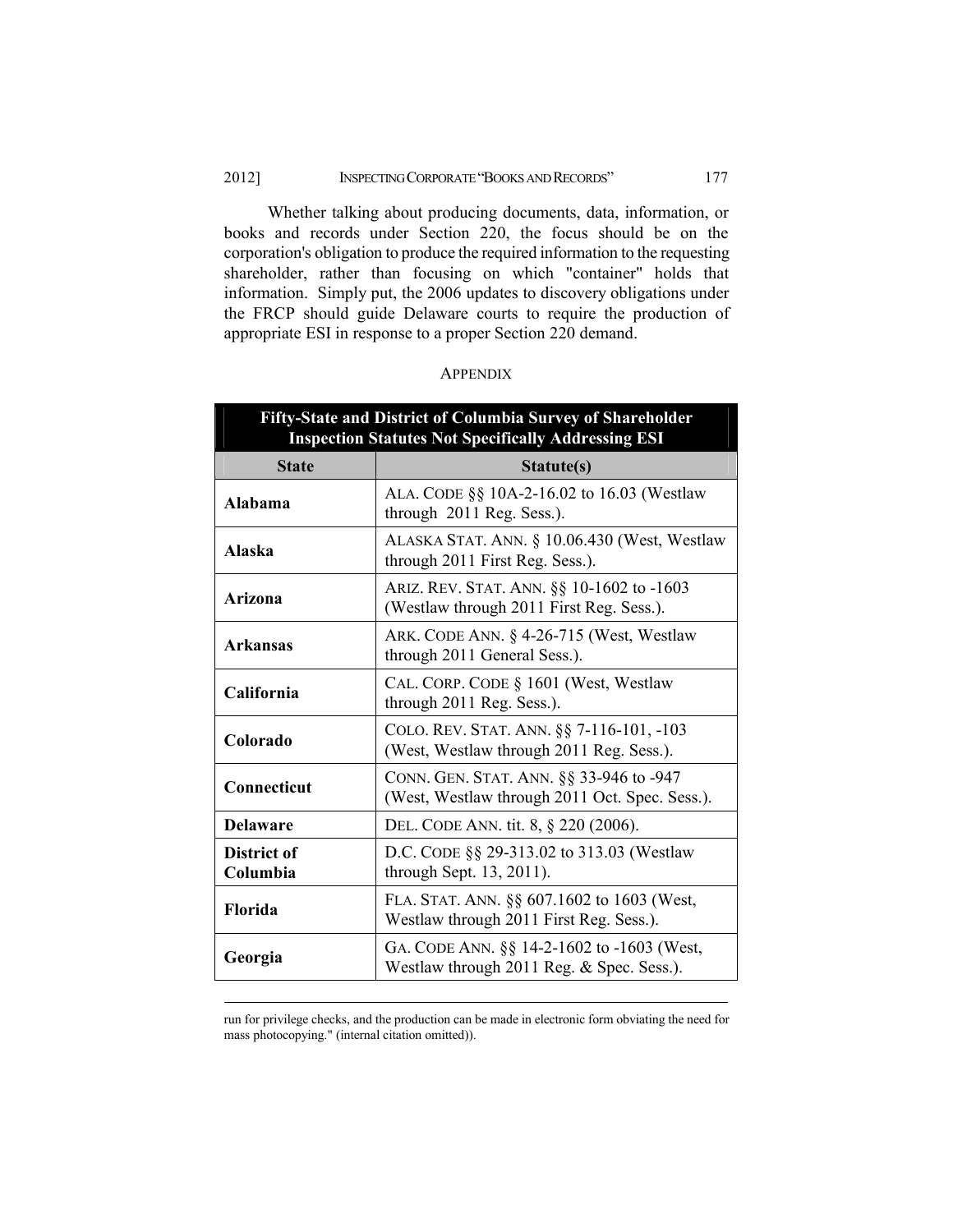DELAWARE JOURNAL OF CORPORATE LAW

[Vol. 37

| Hawaii               | HAW. REV. STAT. § 414-470 (West, Westlaw<br>through 2011 Reg. Sess.).                                                                                                                                                                                             |
|----------------------|-------------------------------------------------------------------------------------------------------------------------------------------------------------------------------------------------------------------------------------------------------------------|
| Idaho                | IDAHO CODE ANN. §§ 30-1-1602 to -1603 (West,<br>Westlaw through 2011).                                                                                                                                                                                            |
| <b>Illinois</b>      | 805 ILL. COMP. STAT. ANN. 5/7.75 (West,<br>Westlaw through 2011 Reg. Sess.).                                                                                                                                                                                      |
| Indiana              | IND. CODE ANN. $\S$ 23-1-52-2 (West, Westlaw<br>through 2011 First Reg. Sess.).                                                                                                                                                                                   |
| lowa                 | IOWA CODE ANN. §§ 490.1602 to 1603 (West,<br>Westlaw through 2011 Reg. Sess.).                                                                                                                                                                                    |
| Kansas               | KAN. STAT. ANN. § 17-6510 (West, Westlaw<br>through 2011 Reg. Sess.).                                                                                                                                                                                             |
| Kentucky             | KY. REV. STAT. ANN. §§ 271B.16-020 to -030<br>(West, Westlaw through 2011 Legis.).                                                                                                                                                                                |
| Louisiana            | LA. REV. STAT. ANN. § 12:103 (Westlaw through<br>2011 First Extraordinary Sess.).                                                                                                                                                                                 |
| Maine                | ME. REV. STAT. ANN. tit. 13-C, § 1602 (Westlaw<br>through 2011 First Reg. Sess.).                                                                                                                                                                                 |
| Maryland             | MD. CODE ANN., CORPS. & ASS'NS §§ 2-512 to -<br>513 (West, Westlaw through 2011 Reg. Sess.).                                                                                                                                                                      |
| <b>Massachusetts</b> | MASS. GEN. LAWS ANN. ch. 156D, §§ 16.02-<br>03 (West, Westlaw through Ch. 175 of 2011 First<br>Ann. Sess.).                                                                                                                                                       |
| Michigan             | MICH. COMP. LAWS ANN. § 450.1487 (West,<br>Westlaw through P.A. 2011 of 2011 Reg. Sess.).                                                                                                                                                                         |
| Minnesota            | MINN. STAT. ANN. § 302A.461 (West, Westlaw<br>through 2011 First Spec. Sess.) (Subsection 6<br>permits a corporation to utilize any information<br>storage technique provided the computerized<br>records can be reconstituted into a visually legible<br>form.). |
| Mississippi          | MISS. CODE ANN. §§ 79-4-16.02 to -16.03(West,<br>Westlaw through 2011 Reg. Sess.).                                                                                                                                                                                |
| Missouri             | MO. ANN. STAT. § 351.215 (West, Westlaw<br>through 2011 First Extraordinary Sess.).                                                                                                                                                                               |
| Montana              | MONT. CODE ANN. §§ 35-1-1107 to -1108<br>(Westlaw through 2011 Legis. Sess.).                                                                                                                                                                                     |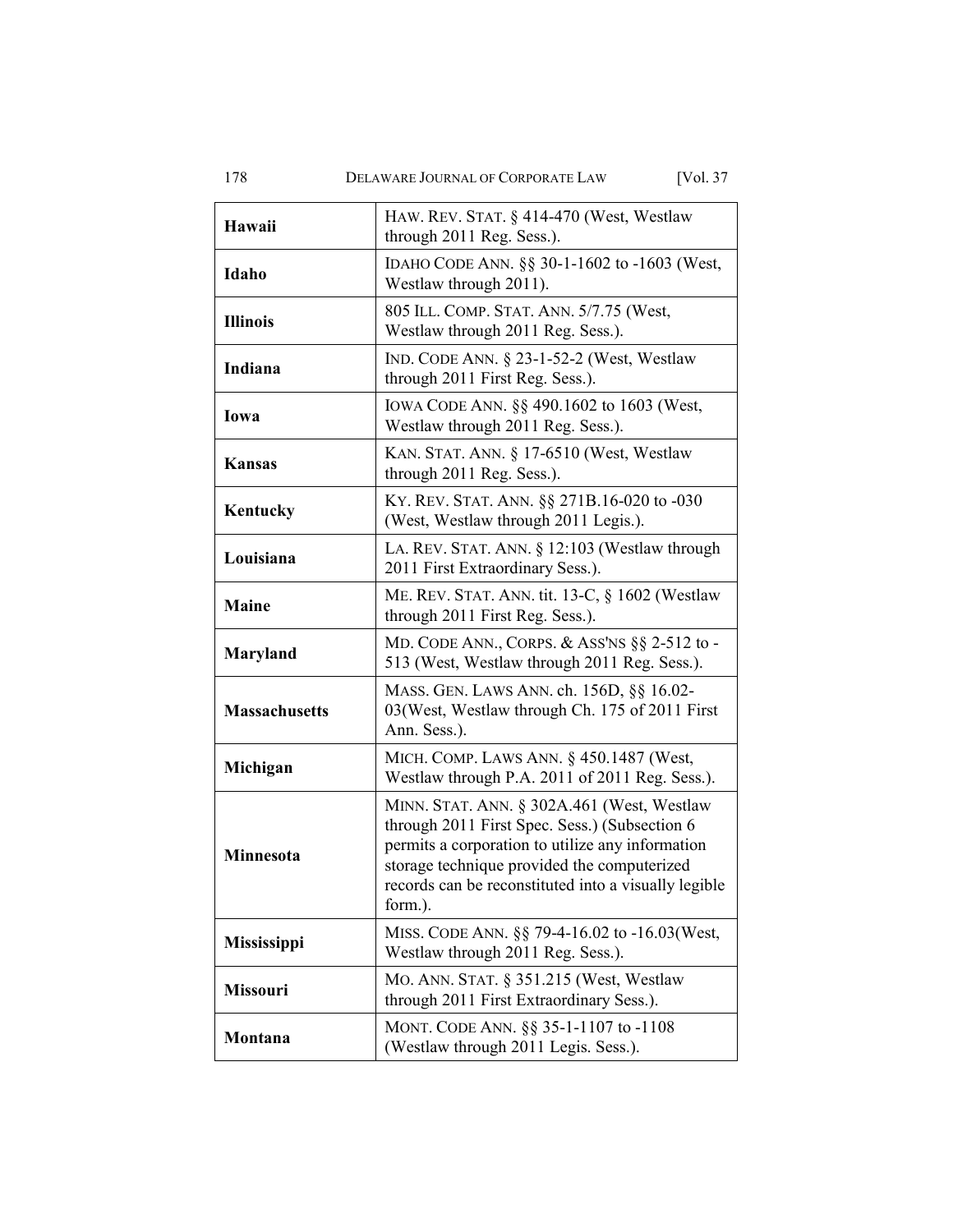2012] INSPECTING CORPORATE "BOOKS AND RECORDS"

| Nebraska              | NEB. REV. STAT. § 21-20,183 (Westlaw through<br>2011 First Reg. Sess.).                |
|-----------------------|----------------------------------------------------------------------------------------|
| <b>Nevada</b>         | NEV. REV. STAT. ANN. § 78.257 (West, Westlaw<br>through 2010 Spec. Sess.).             |
| <b>New Hampshire</b>  | N.H. REV. STAT. ANN. §§ 293-A:16.02 to -<br>A:16.03 (Westlaw through 2011 Reg. Sess.). |
| <b>New Jersey</b>     | N.J. STAT. ANN. § 14A:5-28 (West, Westlaw<br>through L. 2011, c. 136 & J.R. No. 8).    |
| <b>New Mexico</b>     | N.M. STAT. ANN. § 53-11-50 (West, Westlaw<br>through 2011 First Reg. Sess.).           |
| <b>New York</b>       | N.Y. BUS. CORP. LAW § 624 (McKinney,<br>Westlaw through L. 2011, chs. 1 -54, 57-495).  |
| <b>North Carolina</b> | N.C. GEN. STAT. ANN. §§ 55-16-02 to -03 (West,<br>Westlaw through Ch. 18).             |
| <b>North Dakota</b>   | N.D. CENT. CODE ANN. § 10-19.1-84 (West,<br>Westlaw through 2011 Reg. Sess.).          |
| Ohio                  | OHIO REV. CODE ANN. § 1701.37 (West,<br>Westlaw through 2011 Legis. Sess.).            |
| Oklahoma              | OKL. STAT. ANN. tit. 18, § 1065 (West, Westlaw<br>through 2011 First Reg. Sess.).      |
| Oregon                | OR. REV. STAT. ANN. §§ 60.774, 60.777 (West,<br>Westlaw through 2011 Reg. Sess.).      |
| Pennsylvania          | 15 PA. STAT. ANN. § 1508 (West, Westlaw<br>through $2011$ Acts 1 to 81).               |
| <b>Rhode Island</b>   | R.I. GEN. LAWS ANN. § 7-1.2-1502 (West,<br>Westlaw through 2011 Reg. Sess.).           |
| <b>South Carolina</b> | S.C. CODE ANN. §§ 33-16-102 to -103 (Westlaw<br>through 2010 Reg. Sess.).              |
| <b>South Dakota</b>   | S.D. CODIFIED LAWS $\S$ 47-1A-1602 to -1603<br>(Westlaw through 2011 Spec. Sess.).     |
| <b>Tennessee</b>      | TENN. CODE ANN. §§ 48-26-101 to -103 (West,<br>Westlaw through 2011 First Reg. Sess.). |
| <b>Texas</b>          | TEX. BUS. ORGS. CODE ANN. § 3.152 (West,<br>Westlaw through 2011 Reg. Sess.).          |
| Utah                  | UTAH CODE ANN. §§ 16-10a-1602 to -1603<br>(West, Westlaw through 2011 Second Spec.     |